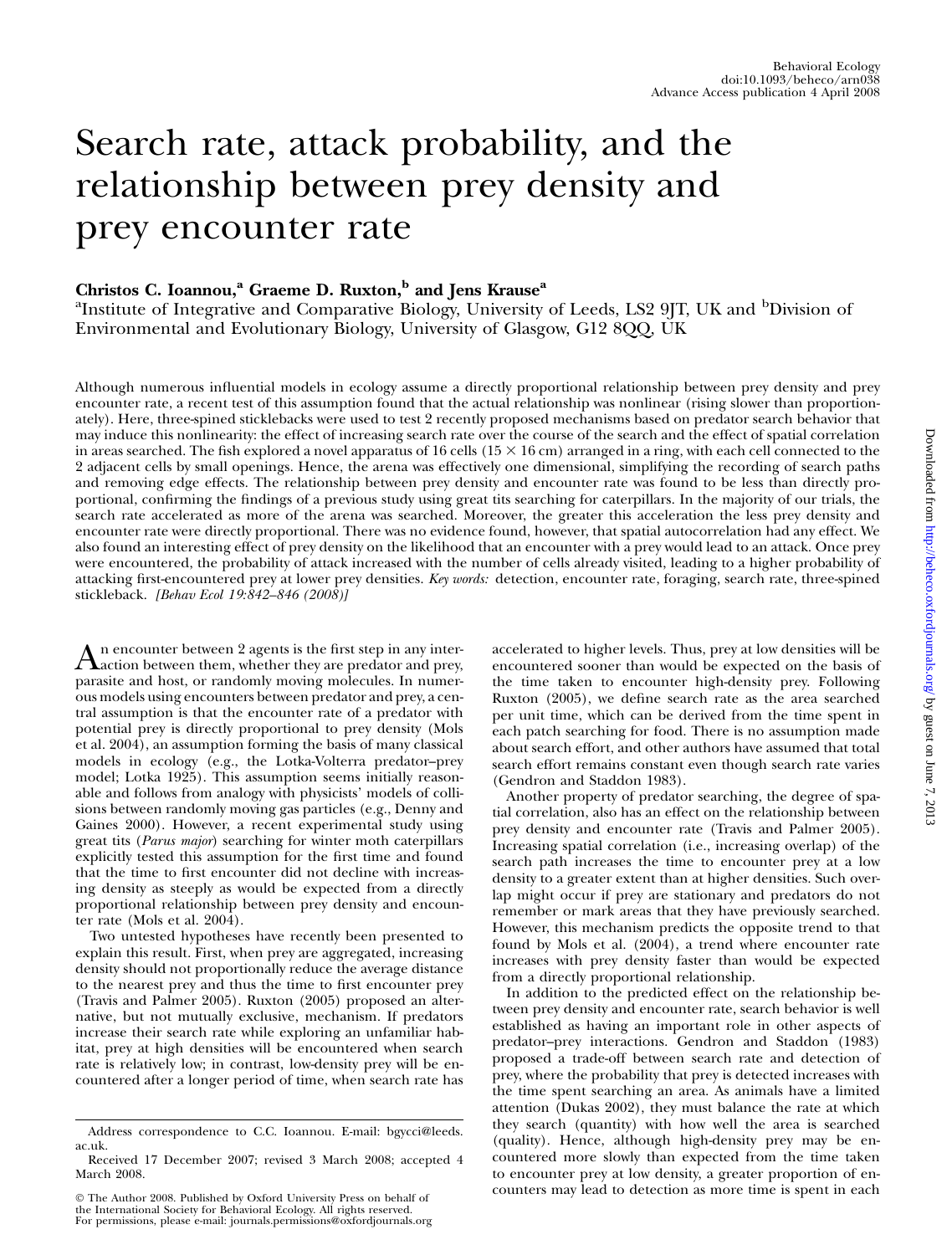area. The increase in search rate that Ruxton (2005) proposed to explain the observed relationship between prey density and encounter rate may thus be accompanied by a decrease in the detection rate of encountered prey (Gendron and Staddon 1983).

In this study, we examine exploratory behavior of threespined sticklebacks (Gasterosteus aculeatus L.) in an unfamiliar habitat, testing whether the time taken to encounter prey (Daphnia magna) is inversely proportional to prey density. Detailed recording of search paths then allowed us to determine which search behaviors (change in search rate and overlap of the search path) affect this relationship, as proposed by the models of Ruxton (2005) and Travis and Palmer (2005). Further, given that increasing search rate has been predicted to negatively affect the probability that encountered prey are actually detected (Gendron and Staddon 1983), we examined whether prey density and the area already searched affected the probability that prey was attacked once the first encounter had taken place.

#### MATERIALS AND METHODS

Three-spined sticklebacks (mean length  $\pm$  standard deviation =  $46.0 \pm 4.54$  mm) were caught from the estuary of the Great Eau river, UK, and were kept in a large glass stock tank (210  $\times$  50  $\times$  $50$  cm, water depth  $35$  cm) at  $16\,^{\circ}\mathrm{C}$  on a  $13{:}11$  day:night light cycle for at least 3 months before testing. Fish were fed frozen bloodworm and live Daphnia each day.

Exploratory behavior of sticklebacks was monitored in an arena of discrete compartments they could search for prey. The arena consisted of 16 numbered cells (each ca., 15  $\times$ 16 cm, water depth = 11 cm) arranged in a circle (diameter 82 cm), with each cell connected to the 2 cells adjacent by a small opening  $(3 \times 7 \text{ cm high})$ . As the fish could move between cells only in one plane (clockwise or anticlockwise), the arena was effectively one dimensional, simplifying the recording and analysis of the movement pattern. In addition, the arena was finite but lacked any boundary, reducing bias between the cells and removing edge effects.

In the first experiment, a test tube (length = 7.5 cm, internal  $diameter = 1 cm$ , water depth =  $6 cm$ ) was placed on the outer wall of each cell. Two of these tubes contained the same number of Daphnia prey (both tubes with either 1 or 10 per tube, with prey group size varied randomly between trials). Tubes containing prey were placed at a randomly selected distance of 1–7 cells in both directions (clockwise and anticlockwise) from the starting cell. Encountering prey at these distances is equivalent to prey densities of 1, 0.33, 0.20, 0.14, 0.11, 0.09, or 0.08 prey per cell (assuming no prey in the starting cell). For example, searching for prey at a density of 0.11 prey per cell would be expected to encounter prey once every 9 cells (Figure 1). A stickleback (fed the previous day) was removed from the stock tank and placed in the starting cell. Starting cells were randomly selected. As the fish moved around the arena, the total number of cells visited (including the cell containing prey), the time taken before entering a cell with prey, and whether an attack was made once prey were encountered were recorded. The trial ended once a cell containing prey was left, regardless of whether an attack was made, as stickleback behavior is known to change after encountering prey (Thomas 1974). Thirty trials were carried out at each group size, with each fish being used only once.

Both prey density and the time taken to encounter prey were log10 transformed. Linear regression was used to estimate the relationship between log10 (prey density) and log10 (time to encounter), as in Mols et al. (2004). The gradient of the regression line in log–log space is equivalent to the exponent



Figure 1

The experimental arena used to assess the relationship between the search behavior and the rate of encountering and attacking prey (not to scale). Each cell is approximately  $15 \times 16$  cm and connected to the 2 cells adjacent by  $3 \times 7$  cm openings. The diameter of the arena is 82 cm. The fish can move in only one dimension (clockwise or anticlockwise); as the arena is continuous, there is no boundary, so edge effects are minimized. Xs mark the position of prey at a density of 0.11 prey per cell, that is, 1 in 9 cells contain prey (not including the starting cell).

of the relationship before log10 transforming. Values equal to  $-1$  indicate an inversely proportional relationship between density and time to encounter, more negative values indicate that time to encounter decreases more rapidly with density than proportionally, and less negative values indicate that time to encounter decreases less rapidly. In addition, the probability that prey was attacked once encountered was analyzed using logistic regression, with prey group size and the number of sites visited as explanatory variables. The effect of density on the proportion of first encounters that resulted in attacks was analyzed using a binomial generalized linear model.

The second experiment repeated the procedure from the first, except that detailed exploratory behavior by the fish was monitored by recording the time spent in each cell and the identity of the cell. In addition, as only the search pattern was of interest and to achieve an extended search path, no prey were present. For any prey distribution postulated, the recorded search path allows straightforward calculation of predicted time to first encounter prey as if such a prey distribution had actually been present. Trials ended when the fish had visited all cells (56% of trials), when they had visited more than 30 cells without visiting all cells (42% of trials), or when they spent more than 20 min exploring the arena without fulfilling either one of these requirements (2% of trials). Fifty trials were carried out in total, with each fish being used only once.

Using the time spent in each cell, the time taken to reach 1, 2, 3, 4, 5, 6, 7, and 8 cells from the starting cell (in either clockwise or anticlockwise directions) was calculated for each of the 50 search paths. This is equivalent to the time taken to encounter prey at these distances from the starting cell as in the first experiment but avoided changes in search behavior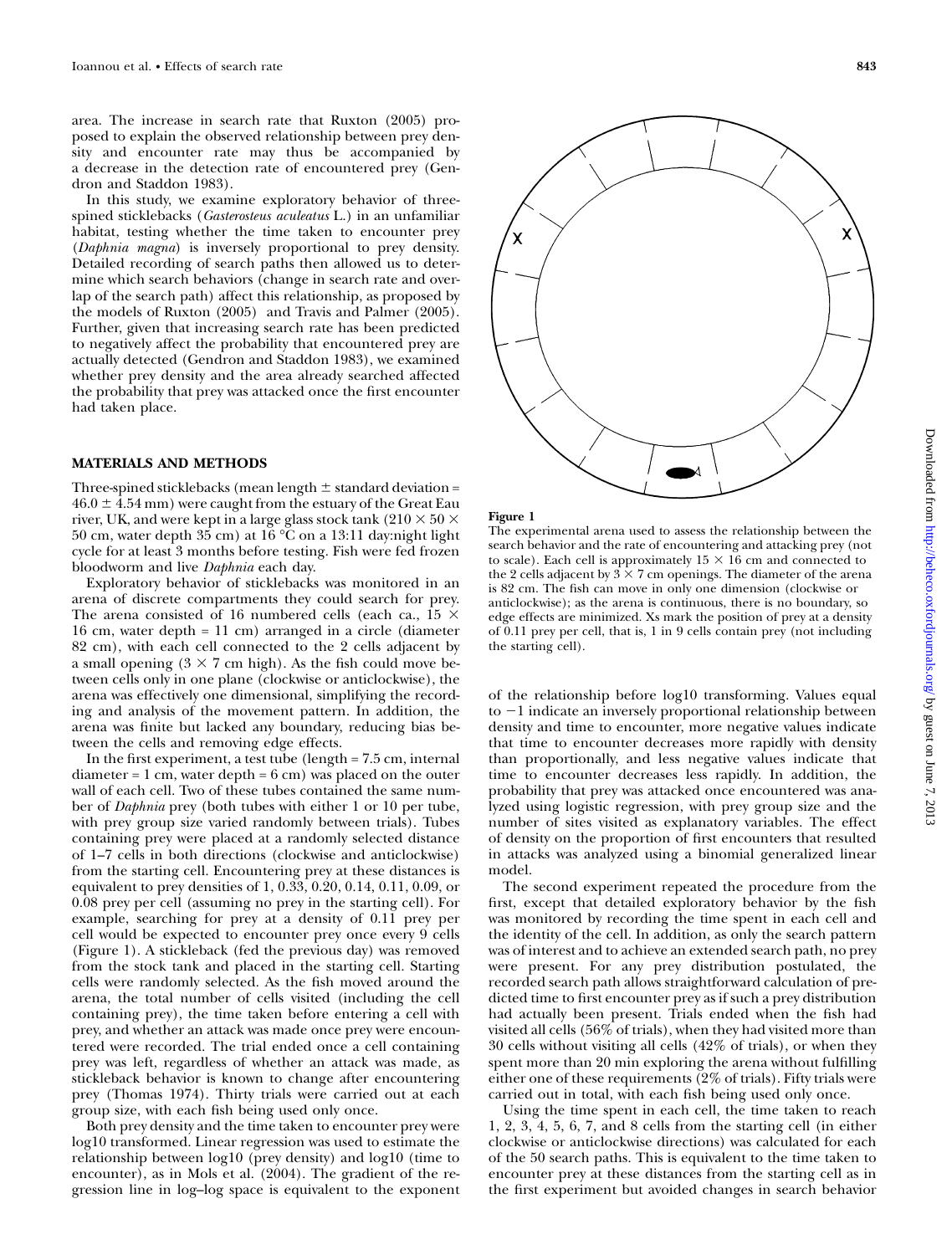upon encountering prey (Thomas 1974). The exponent of the relationship between hypothetical prey density (derived using the distances from the starting cell) and time to first encounter was determined for each path, using linear regression in log–log space, as in the first experiment. A linear model was then applied with this exponent as the dependent variable and spatial correlation and the change in search rate of each path as covariates. The degree of spatial autocorrelation was calculated as the proportion of cells visited where the fish changed direction (and exits to the same cell that it entered from). The exponent of the relationship between the number of cells visited and the time spent in each cell (again calculated from linear regression in log–log space) was used as a single value to describe the change in search rate over a trial. Negative values indicate an increase in search rate over the course of a trial, zero represents no change, and positive values a decrease in search rate.

All statistical analyses were carried out in R version 2.4.1 or SPSS version 14.

#### RESULTS

Increased prey density significantly reduced the time taken to encounter prey (Figure 2; linear regression,  $t = -3.28$ , degrees of freedom  $[df] = 58$ ,  $P = 0.002$ ). However, the gradient of the relationship was  $-0.55 \pm 0.17$  ( $\pm 1$  standard error), significantly greater (i.e., less negative) than the  $-1$  expected for an inversely proportional relationship between density and time to first encounter ( $t = 2.67$ , df = 58,  $P < 0.01$ ). Thus, although our experiment predicts an increasing encounter rate with increasing prey density, like Mols et al. (2004) but unlike classical theory, we predict the increase to be slower than linear.

Of first encounters with prey, 23.3% resulted in attacks. The probability of attack was not significantly affected by prey group size (logistic regression, Wald =  $0.55$ ,  $P = 0.46$ ), with 6 attacks out of 30 encounters at group size 1 and 8 attacks out of 30 encounters at group size 10. In contrast, the probability of attack increased with the total number of cells visited before encountering prey (Wald = 4.32,  $P < 0.05$ ). The fitted model predicted an attack in less than 10% of encounters

Figure 2

 $-1.2$ 

 $-1$ 

 $-0.8$ 

The observed relationship between the prey density and the time taken to first encounter prey. The dashed line is the expected relationship if encounter rate is proportional to prey density (i.e., a gradient of  $-1$  between density and first encounter in log-log space), scaled to meet the y axis at the same point as the solid line fitted to the data. The gradient of the fitted line is significantly less than  $-1$ .

 $-0.6$ 

log10 prey density (prey per cell)

 $-0.4$ 

 $-0.2$ 

after visiting 2 cells compared with more than 65% after 25 cells were visited. This led to a greater proportion of first encounters at lower prey densities resulting in an attack (Figure 3; generalized linear model, df =  $5, P < 0.05$ ).

As the trials progressed, the search rate by the sticklebacks increased (Figure 4a). Specifically, the mean exponent of the relationship between the number of cells visited and the time spent in each cell was significantly less than  $0$  (1-sample *t*-test,  $t = 12.9$ , df = 49,  $P < 0.0005$ ). The increase in search rate had a significant effect on the relationship between prey density and the time to first encounter (Figure 4b; general linear model,  $F_{1,47} = 29.6$ ,  $P \le 0.0001$ ). The greater the increase in search rate the less steeply encounter rate increased with increasing density. If there was no change in search rate over a trial (i.e., the exponent equaled zero), there was a directly proportional effect of density on encounter rate (i.e., the exponent between density and time to first encounter  $= -1$ ; Figure 4b). Although there was wide variation in the degree of spatial correlation between trials (the proportion of cells visited where the fish changed direction ranged between trials from 0 to 0.47, with a median of 0.13), there was no significant effect of spatial correlation on the relationship between encounter rate and density  $(F_{1,47} = 0.02, P = 0.88)$  or as an interaction with the increase in search rate  $(F<sub>1,46</sub> = 0.9, P = 0.34)$ .

#### DISCUSSION

If a predator increases its search rate during a search, the encounter rate with prey increases with prey density slower than expected from a directly proportional relationship, as predicted by Ruxton (2005). The greater this increase in search rate the less effect prey density has on encounter rate. As it takes longer to encounter low-density prey, during which time the rate of search increases, encountering prey at low densities occurs sooner than expected from the time taken to encounter high-density prey (which occurs when search rate is low). This could explain the result of Mols et al. (2004) where this relationship between density and encounter was first observed, but the predator's search pattern was not recorded. Although our setup was highly simplified to minimize edge effects and enable detailed recording of search patterns, it is not dissimilar to the littoral zone where sticklebacks are most often found; the littoral zone consists of small, discrete volumes of space partitioned from one another by macrophytes that may harbor prey or predators.

For search rate to have an effect on the relationship between density and encounter rate, the scale at which the search



Figure 3

 $0.45$  $0.4$ 0.35  $0.3$ 

 $\overline{\mathbf{e}}$  $\mathbf{\hat{z}}$ 

 $2.5$ 

 $\overline{2}$ 

 $0<sub>5</sub>$ 

0

 $\Omega$ 

log10 time taken to encounter prey

The proportion of first encounters where prey are attacked as a function of prey density. As prey density increases, the probability that the prey first encountered are attacked decreases.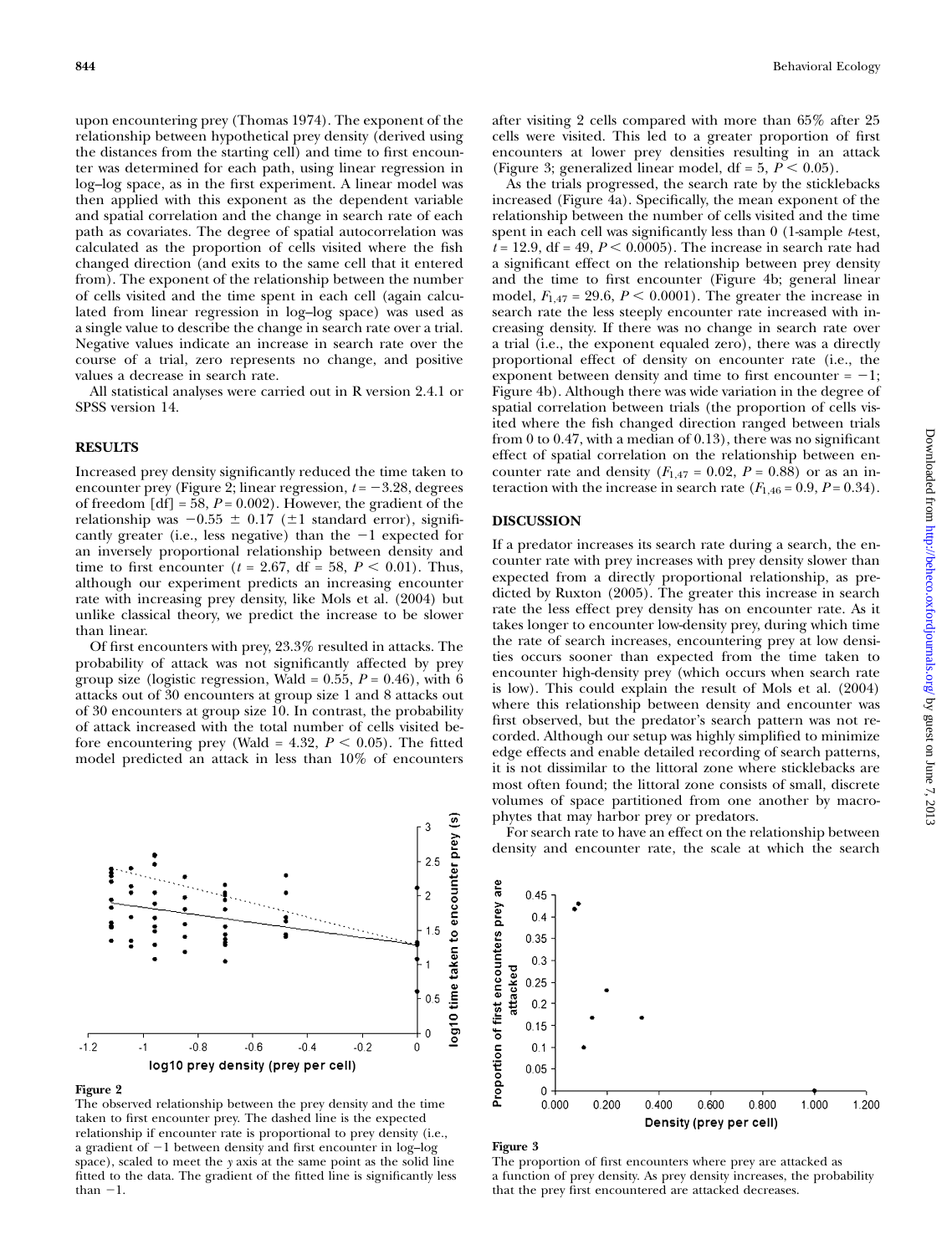

#### Figure 4

The change in search rate as the arena is explored and its effect on the relationship between prey density and time to encounter. (a) Mean time (with 2 standard error) spent in each cell as a function of the number of cells visited, with no prey being present which may have affected behavior. As the search progresses, search rate increases (i.e., less time is spent in each cell). (b) The effect of change in search rate on the relationship between prey density and encounter rate. Increasing search rate (decreasing values on the x axis) reduces the extent to which prey density and encounter rate are directly proportional (increasing values on the  $y$  axis;  $-1$  on the  $y$  axis is equivalent to a directly proportional relationship between density and encounter rate).

accelerates must be appropriate to the scale over which prey density varies. The few fish that did not alter search rate during the trial may have accelerated searching over a larger spatial scale but would experience a directly proportional relationship between density and encounter rate at the scale of the experiment. Conversely, if search rate increases and approaches a maximum very quickly, before the first prey is encountered at high densities, there will be little change in search rate when prey are encountered at lower densities. For example, Shipley et al. (1996) demonstrated that smaller mammalian herbivores that accelerate and decelerate rapidly show a more inversely proportional relationship between encounter rate and distance between plants compared with larger herbivores, where the range of distances between plants was the same for all species. This also suggests that the relationship shown

in Figure 4b may change direction and reapproach  $-1$  at accelerations in search rate beyond those observed in our experiment (continuing left along the x axis).

An improvement in searching ability with practice and/or a decrease in perceived predation risk over the trials could also cause an increase in search rate over time (Ruxton 2005). A way to distinguish between these 2 possibilities would be to measure reaction times to a simulated predation event; a more rapid response would indicate a greater degree of vigilance, and if this is negatively related to search rate, it would support the idea of declining perceived risk as the search progresses. Both of these factors depend on predators being initially unfamiliar with their environment (as they were in our experiment). Further, it is expected that temporal and spatial heterogeneity in the predator's environment will have a positive effect on the increase in search rate, providing the scale of heterogeneity is matched to the scale of movement of the predator. Collecting field data on the search patterns of predators from various habitats would be especially illuminating in this regard, helping to determine the generality of the results presented here.

Variation in detection probability once an encounter has taken place was not a component of the models of Ruxton (2005) and Travis and Palmer (2005), although this factor might be expected to also vary with search rate and the distribution of prey. For cryptic prey, it has been shown that increasing search rate can decrease the probability of detecting prey per encounter (Gendron and Staddon 1984). However, our results suggest that, perhaps due to the decrease in antipredatory vigilance by the fish as the search progresses, the increase in search rate is accompanied by an increase in the probability of detection. This would occur if scanning the environment for prey and being vigilant for predators are to some extent mutually exclusive, and declining investment in antipredatory vigilance allows increased investment in prey detection. The model and laboratory study of Gendron and Staddon (1983, 1984) lacked vigilance as a variable component of attention and instead proposed a trade-off between the area searched (i.e., search rate) and detecting prey (positively related to the time spent searching in an area). Essentially, they assumed that the less time a forager spends in a certain area (i.e., the higher the search rate) the less chance any cryptic prey in that area will have of being detected. This is an entirely reasonable mechanism, but here we argue that it may be compensated for or even dominated by the effect of reduced antipredator vigilance allowing both an increase in the rate at which local habitat is encountered and an increase in attention devoted to scanning the currently experienced local habitat for prey.

An alternative explanation for the lack of attacks at high densities is that prey were ignored after being detected. Distinguishing whether prey were not detected or that they were detected but ignored could not be assessed with our experimental design. Both are possible: being unable to detect the prey depends on constraints to limited attention (Dukas 2002), whereas detecting prey but ignoring them can be explained by optimal foraging decisions under the (potential) risk of predation (Lima 1998). Encountering prey early in a search is used as a cue for its abundance in the general habitat, so early encounters may be devalued relative to the potential predation risk involved in foraging activity (Krause and Godin 1996). There is some evidence of dietary conservatism where novel prey are ignored (Marples et al. 1998), although this seems unlikely in this experiment as a familiar, natural prey of the stickleback was used; in addition, prey novelty cannot explain why prey were attacked more often at low densities. Based on absolute and relative encounter rates, most studies have concentrated on the decision of